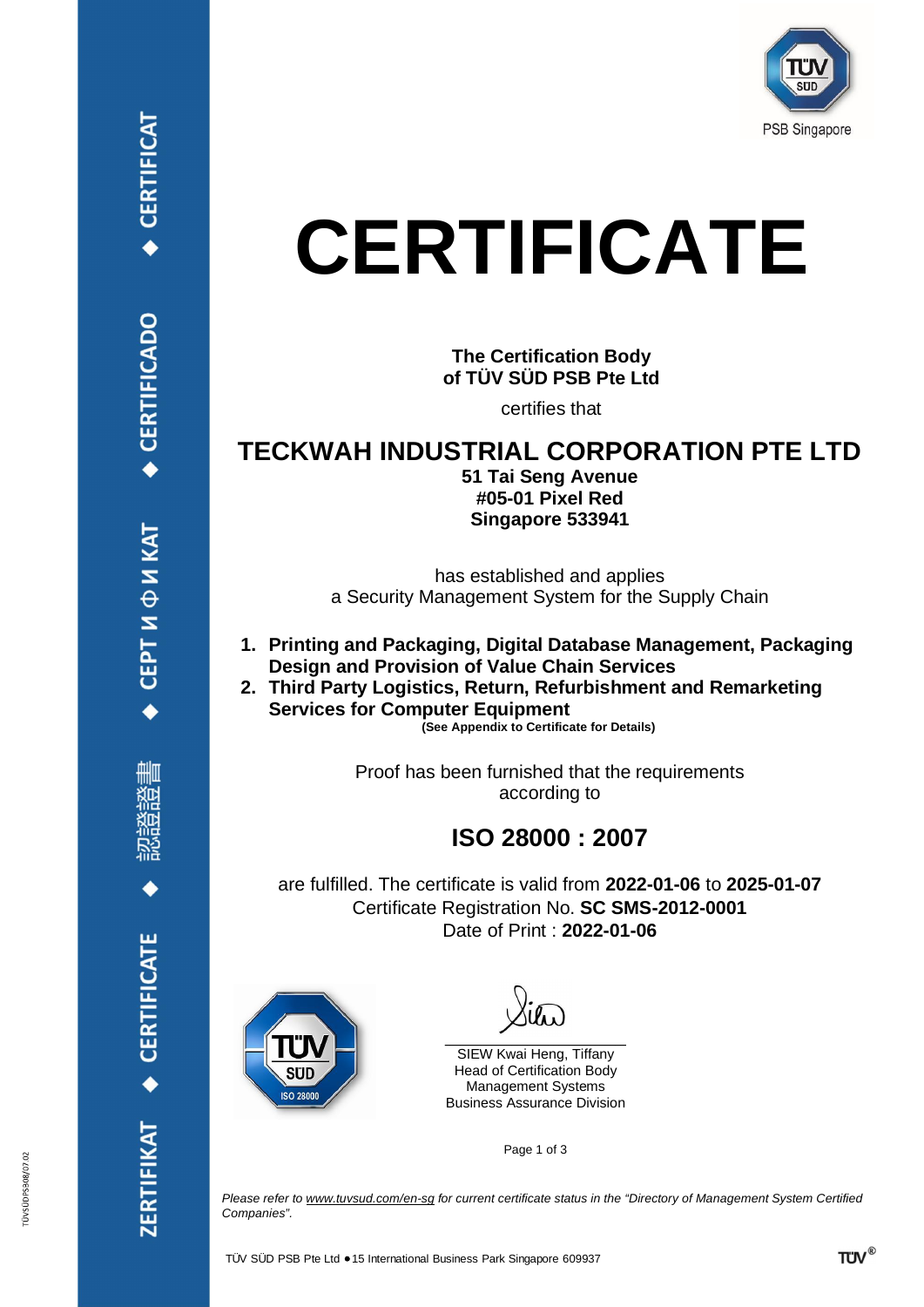

## **APPENDIX**

To Certificate Number: SC SMS-2012-0001

Issue Number : 9

Date of Print : 2022-01-06

Issued to :

**TECKWAH INDUSTRIAL CORPORATION PTE LTD** 51 Tai Seng Avenue #05-01 Pixel Red Singapore 533941

#### **Process or service in respect of which the company is Certified:**

- 1. Printing and Packaging, Digital Database Management, Packaging Design and Provision of Value Chain Services
- 2. Third Party Logistics, Return, Refurbishment and Remarketing Services for Computer Equipment

#### **Process Detail(s)/Location(s):**

The scope of certification covers the following sites:

| <b>Site</b>                                                                                          | <b>Scope of Certification</b>                                                                                     |
|------------------------------------------------------------------------------------------------------|-------------------------------------------------------------------------------------------------------------------|
| a. Teckwah Value Chain Pte Ltd<br>51 Tai Seng Avenue<br>#05-01 Pixel Red<br>Singapore 533941         | Printing and Packaging, Digital Database<br>Management, Packaging Design and Provision<br>of Value Chain Services |
| b. Teckwah Logistics Pte Ltd<br>51 Tai Seng Avenue<br>#05-01 Pixel Red<br>Singapore 533941           | Third Party Logistics, Return, Refurbishment and<br>Remarketing Services for Computer Equipment                   |
| c. Teckwah Logistics Pte Ltd<br>52 Tanjong Penjuru<br>#05-01 CWT Logistics Hub 3<br>Singapore 609034 | Third Party Logistics for Computer Equipment                                                                      |



 $\mathcal{L}_\text{max}$  and  $\mathcal{L}_\text{max}$  and  $\mathcal{L}_\text{max}$  and  $\mathcal{L}_\text{max}$ 

SIEW Kwai Heng, Tiffany Head of Certification Body Management Systems Business Assurance Division

Page 2 of 3

ZERTIFIKAT · CERTIFICATE

**CERTIFICAT**